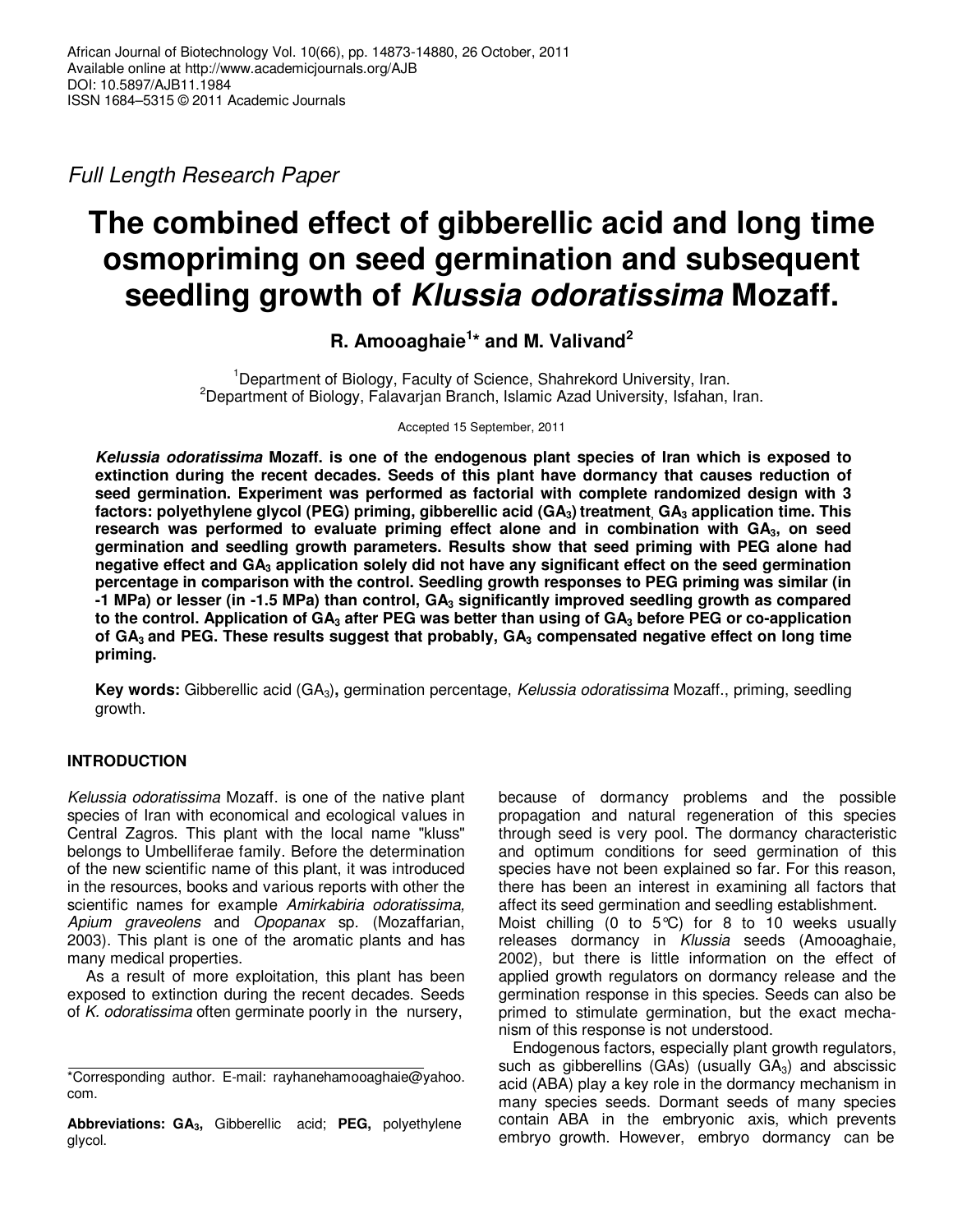broken by exogenous  $GA<sub>3</sub>$  or indirectly by applying treatments that result in the synthesis of endogenous GA, such as chilling (Finch-Savage and Leubner-Metzger, 2006). Chilling appears to change the inhibitor-promoter balance in the seeds. Although, in some species, it has been reported that the requirement for moist chilling cannot be replaced entirely by exogenous GA application but however, addition of  $GA_3$  might reduce the chilling requirement for dormancy breaking (Amooaghaie, 2007; Kucera et al., 2005). For this reason, a combination of chilling and  $GA<sub>3</sub>$  treatments has been used to improve germination in a range of species (Amooaghaie, 2007; Baskin and Baskin, 1991; Schmitz et al., 2001; Thomas and Sambrooks, 1985).

Seeds can also be primed for short period of time to improve germination. This treatment may invigorate or 'prime' the metabolic activity necessary to prepare the seed for germination, but if water availability is restricted, the radicle will not emerge. However, the risk of premature germination can also be reduced if moisture uptake during priming is controlled using an osmoticum, such as polyethylene glycol (PEG). Primed seeds can generally tolerate post-sowing environmental stresses better than non-primed seeds. This is usually reflected in higher germination and/or a faster rate of germination of primed when compared with non-primed seeds (Bray, 1995; McDonald, 2000).

However, the seeds of many Apiaceae species require chilling to release dormancy before they can germinate (Amooaghaie, 2007; Baskin and Baskin, 1991; Thomas and Sambrooks, 1985), and effect of priming on improvement of seed vigor for seeds that needs prechilling for dormancy breaking and seedling growth has been reported (De-Atrip and O'Reilly, 2007; Doody and O'Reilly, 2005; Wu et al., 2001). Therefore, the effect of priming on kluss germination might be expected.

However, there is a paucity of information on the effect of  $GA<sub>3</sub>$  and priming on the germination response of kluss seeds. The objective of this study was to determine the effect of GA<sub>3</sub> before chilling on dormancy release in kluss seeds. In addition, the effect of PEG priming with or without  $GA<sub>3</sub>$  on the germination response of seeds and subsequent seedling growth was examined.

#### **MATERIALS AND METHODS**

Seeds of kluss (shaykhalikhan population) was provided by the Natural Resources Centre of Shahrekord, Iran and the experiment was carried out in 2007. The seeds were stored at  $4 \pm 1^{\circ}C$  before the treatments commenced.

#### **Experimental design**

The experiment was set up to test the effects of priming and  $GA_3$ together with moist chilling on germination performance and subsequent seedling growth. The experimental design was a 3-way factorial with the following factors and levels:

1) Priming treatment (3 levels): not primed, primed with PEG -1.0 MPa and primed with PEG -1.5 MPa

2)  $GA_3$  (2 levels): 0, 250 ppm

3) Time of treatments (3 levels): First  $GA_3$  and after priming, first priming and after  $GA_3$  and co-application of  $GA_3$  and priming.

The experimental set up was a randomized complete design with 3 replicates. Each replicate consisted of 50 seeds.

Analysis of variance (ANOVA) was used to test the significance of treatment and interaction effects on germination and growth parameters. The multiple Duncan's test was used for the calculation of significant differences among means at  $P \le 0.05$ .

#### **Priming and GA3 treatments**

Firstly, for controls and all treatments, seeds were soaked for 1 day at room temperature (21 to 22°C) in running aerated-de-ionized H2O, drained, sterilized with witavax 0.2% for 5 min and rinsed several times in sterilized de-ionized  $H<sub>2</sub>O$ . The witavax treatment did not affect the subsequent germination ability of seeds (the necessity of soaking was determined in our previous research).

Prior to moist chilling, the seeds were treated according to statistical analysis. For GA<sub>3</sub> treatments, seeds were soaked in distilled water (0 ppm  $GA_3$ ) or 250 ppm  $GA_3$  solution for 48 h.

For priming, the seeds were placed on top of a germination paper saturated with distilled water (control) or a PEG-6000 solution at - 1.0 or -1.50 MPa for 15 days. After priming, seeds were rinsed in water in order to remove PEG before being transferred to germination conditions. Seeds that were primed with PEG solution containing no  $GA_3$  and untreated (non-primed) seeds were used as the controls.

Following 24 h surface drying at room temperature (22°C), seeds (controls and all treatments) were transferred to moist-chilling conditions (5°C, in darkness).

#### **Germination tests**

The seeds were stratified under 5°C and germinated in Petri dishes each containing one germination paper during 10 weeks in refrigerator. According to our previous experiments, short periods of chilling were not effective in seed dormancy release and without any treatment, 10 week moist chilling is essential for promoting germination.

A replicate was a Petri dish containing 50 seeds. The number of seeds that germinated was determined every3 or 4 days. A seed was considered to have germinated when the radicle protruded about 2 mm. Final germination percentage was calculated after 10 week for all treatments.

Seedling growth was assessed in all treatments after 10 week stratification period. Germinated seeds were transferred from each treatment to growth chamber with 8 h lighting (6000 lux) at 20°C and 16 h dark at 15°C. After 2 weeks, length, dry and fresh weight of seedling in all treatments was measured.

# **RESULTS**

# **Germination test**

Seeds given the treatments displayed large differences in the germination response to treatments. The highest germination percentage (72%) resulted from the 10-week moist-chilled seeds without any treatments. No significant difference was observed in germination percentage between solely  $GA_3$  treated seeds and controls (Figure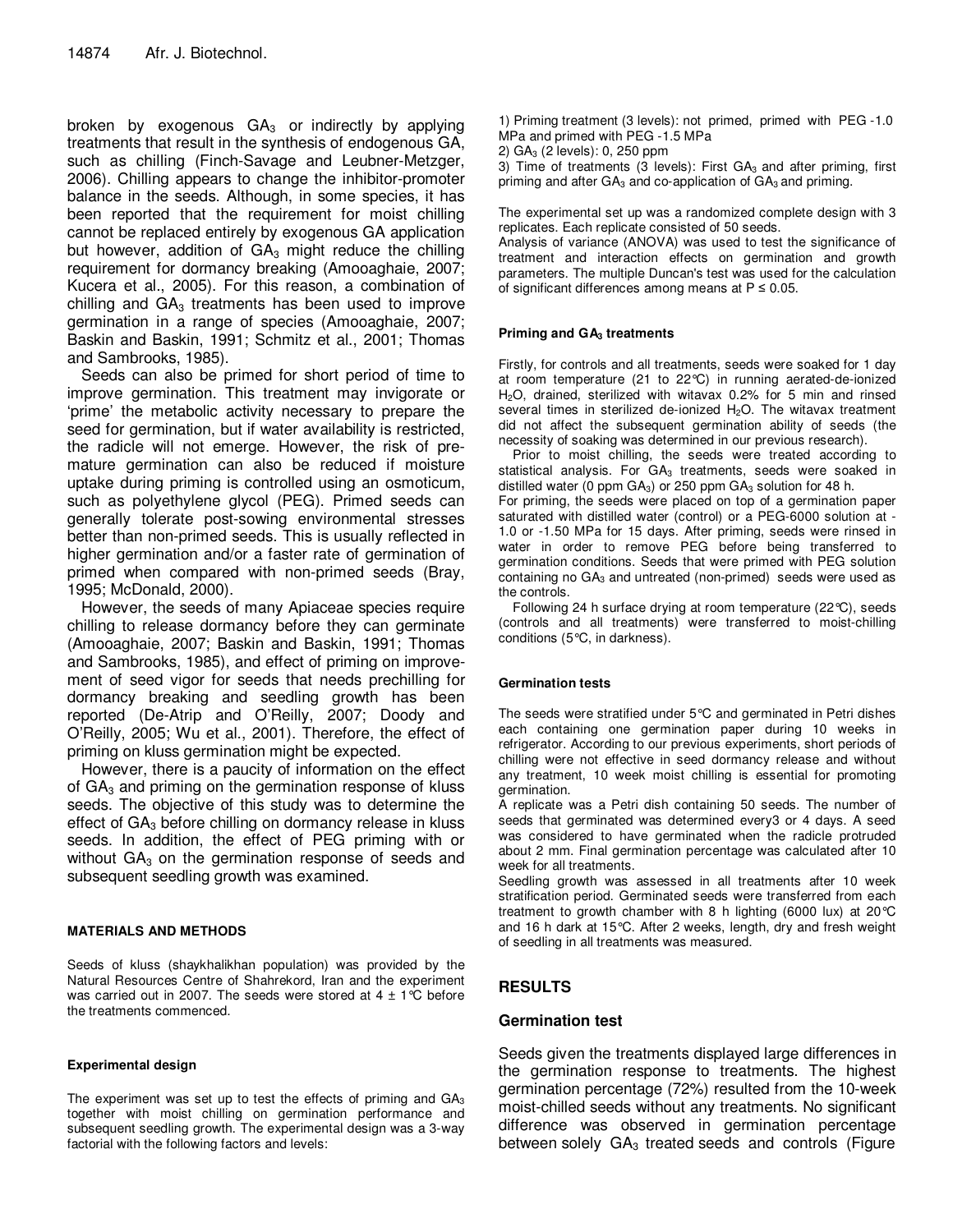

# **priming treatment**

Figure 1. Effect of gibberellic acid (GA<sub>3</sub>) and PEG priming on germination percentage of kluss seeds. The vertical lines are standard errors.

1). The differences between these treatments (control and solely  $GA_3$ ) and the other tested treatments were significant (Figure 1).

Although, final germination in response to treatment with  $GA<sub>3</sub>$  was similar with control,  $GA<sub>3</sub>$  reduced the chilling requirement as compared to the control.  $GA_3$ treated seeds germinated after 4 to 5 weeks chilling but controls germinated after 8 to 10 weeks (data not shown).

In contrast, only PEG treated seeds gave significantly lesser germination percentage than controls. Final germination in response to treatment with PEG was similar for - 1.0 or -1.50 MPa.

All combined  $GA_3$  and PEG treatments had better significant effect on the germination percentage as compared to the PEG priming alone. However, all combined  $GA<sub>3</sub>$  and PEG treatments had lesser significant effect on the germination percentage as compared to the control or  $GA_3$  alone (Figure 1).

Response of primed seeds to  $GA<sub>3</sub>$  treatment was dependent on the treatment time. Subjecting to  $GA_3$ treatment after priming resulted in a significantly higher germination percentage than solely priming or  $GA_3$ treatment before priming or co-application of  $GA_3$  and PEG (Figure 1).

### **Seedling growth**

While shoot length response to PEG was similar (-1 MPa) or lesser (-1.50 MPa) than control,  $GA<sub>3</sub>$  significantly increased shoot length as compared to the control.

Generally,  $GA_3$  alone or in combination with -1 or -1.50 MPa PEG, significantly improved shoot length as compared to control or solely PEG treatments (Figure 2). Application of  $GA_3$  after PEG was better than using  $GA_3$ before PEG or co-application of  $GA<sub>3</sub>$  and PEG.

Trend of shoot length changes in response to treatments including PEG (with or without  $GA_3$ ) was similar for -1.0 or -1.50 MPa. But means of shoot length in -1.50 MPa was lesser than that in -1.0 MPa.

The pattern of response to treatments for fresh and dry weight of shoot was generally consistent with that observed for shoot length (Figures 3 and 4). But application of GA<sub>3</sub> after -1.0 MPa significantly surpassed solely  $GA_3$ treatment, for fresh and dry weight of shoot. However, both treatments showed higher shoot fresh and dry weight than control (Figures 3 and 4). Solely PEG priming had significantly negative effect on the fresh and dry weight of shoot. However, all combined  $GA<sub>3</sub>$  and PEG treatments had better significant effect on shoot fresh and dry weight than PEG alone (Figures 3 and 4). Trend of shoot fresh and dry weight in response to treatments including PEG (with or without  $GA_3$ ) was similar for -1.0 or -1.50 MPa. But means of fresh and dry weight of shoot in -1.50 MPa was lesser than that in -1.0 MPa (Figures 3 and 4).

The pattern of response to treatments for length of root was generally consistent with that observed for shoot length (Figure 5). Generally,  $GA<sub>3</sub>$  treatments, either alone or in combination with -1 MPa PEG, had no significant effect on fresh and dry weight of root as compared to control. Solely PEG priming had significantly negative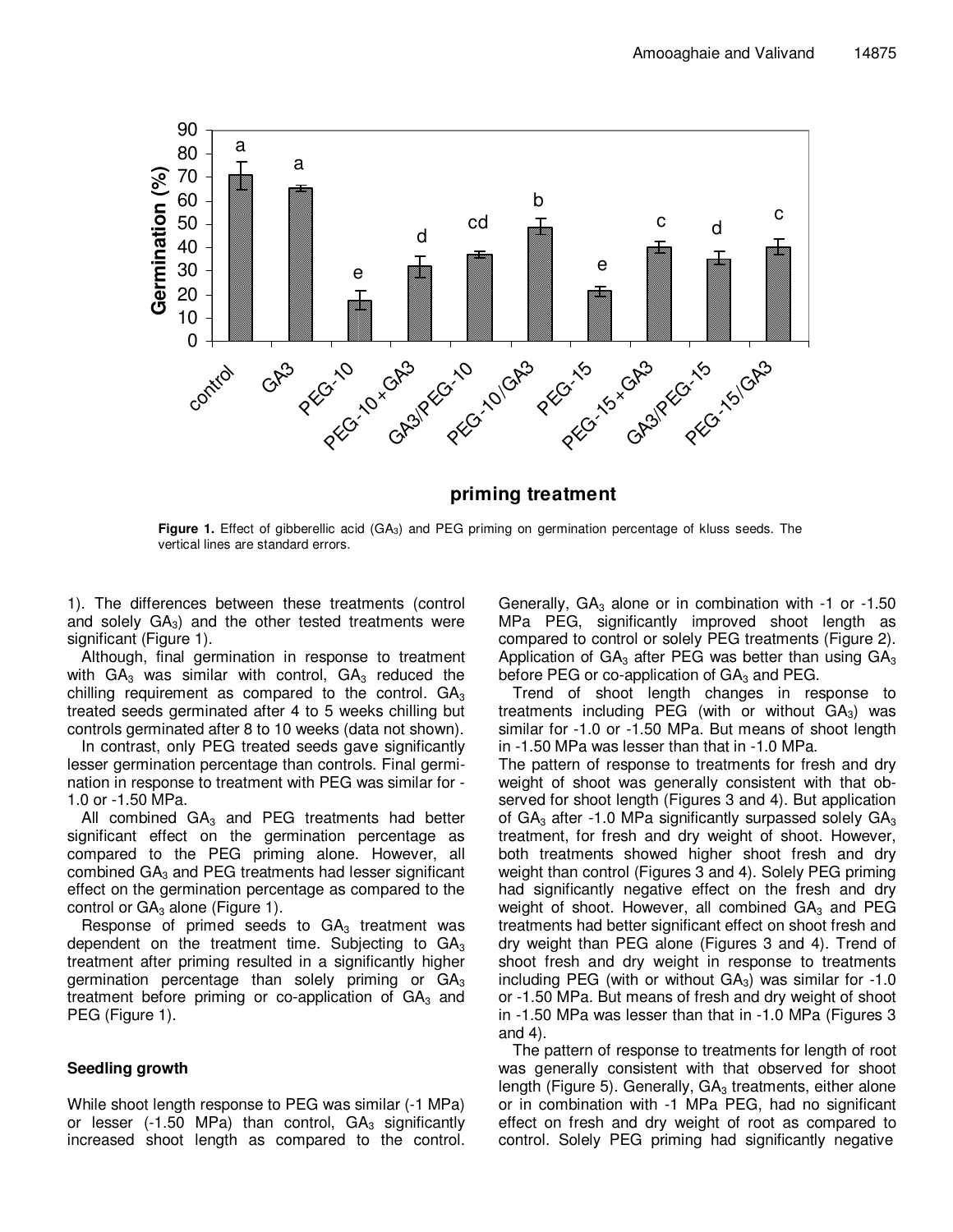

Figure 2. Effect of gibberellic acid (GA<sub>3</sub>) and PEG priming on shoot length of kluss seeds. The vertical lines are standard errors.



#### **priming treatment**

**Figure 3.** Effect of gibberellic acid (GA3) and PEG priming on shoot fresh weight of kluss seeds. The vertical lines are standard errors.

effect on the fresh and dry weight of root.

Trend of root fresh and dry weight in response to treatments including PEG (with or without  $GA_3$ ) was similar for -1.0 or -1.50 MPa. But means of fresh and dryweight of root in -1.50 MPa was lesser than that in - 1.0 MPa (Figures 6 and 7).

### **DISCUSSION**

The results of this research showed that kluss seeds

display an endogenous dormancy that can be released by moist-chilling treatment for a certain period. The 10 week moist-chilled seeds as compared to the other tested treatments had higher germination percentage.

The effect of cold treatment on seed dormancy breaking has also been confirmed in our previous research (Amooaghaie, 2002) and for other plants of Apiaceae such as: Osmorhiza (Baskin and Baskin, 1991), Ferula ovina (Amooaghaie, 2007, 2009) and Apium graveolens (Thomas and Sambrooks, 1985).

Although, final germination in response to treatment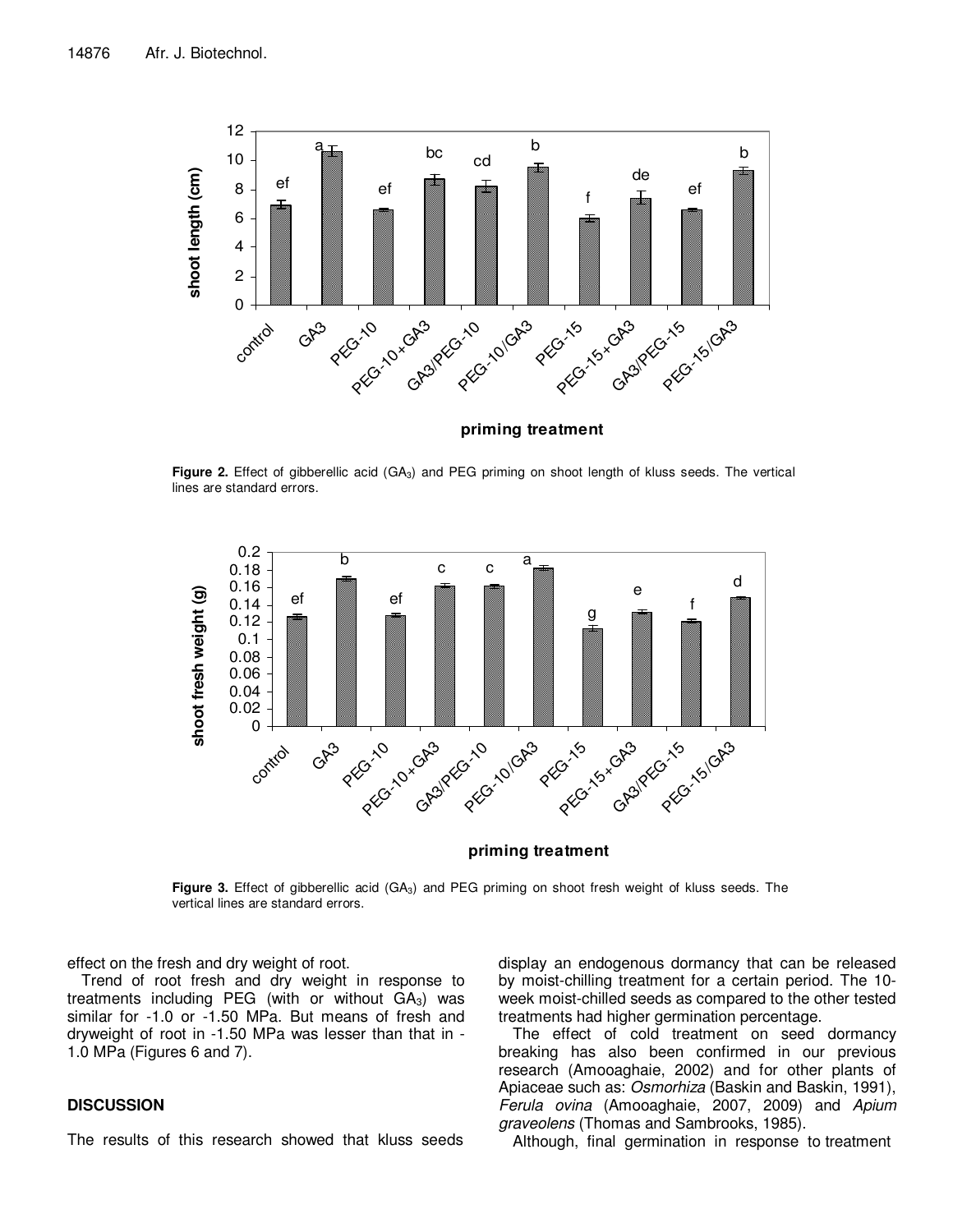

**Figure 4.** Effect of gibberellic acid (GA<sub>3</sub>) and PEG priming on shoot dry weight of kluss seeds. The vertical lines are standard errors.



**priming treatment**

**Figure 5.** Effect of gibberellic acid (GA<sub>3</sub>) and priming on root length of kluss seeds. The vertical lines are standard errors.

with  $GA_3$  was similar with control,  $GA_3$  reduced the chilling requirement as compared to the control.  $GA_3$ treated seeds germinated after 4 to 5 weeks chilling but controls germinated after 8 to 10 weeks (data not shown). Baskin and Baskin (1991) found positive effect for soaking in  $GA_3$  solution on early germination of Osmorhiza claytonii (apiaceae) seeds. It was reported

that  $GA<sub>3</sub>$  is effective in breaking of non-deep physiological dormancy, but it does not overcome the deep physiological dormancy (Baskin and Baskin, 2004). Lack of  $GA<sub>3</sub>$ effectiveness in increasing final germination of Kelussia odoratissima might be seen as the possibility of Kelussia odoratissima seeds to have the deep physiological dormancy. But  $GA_3$  treated seeds germinated earlier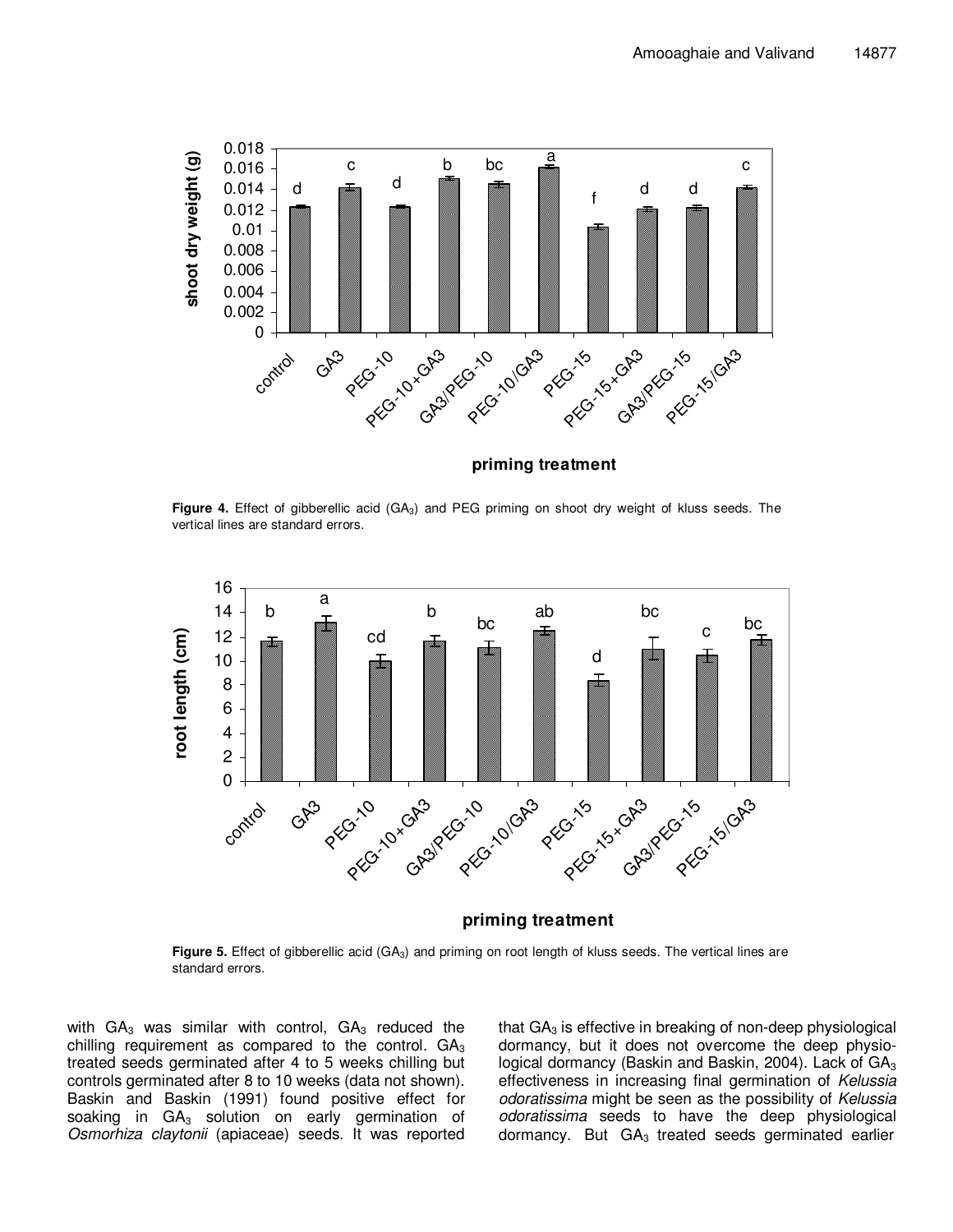

**priming treatment**

**Figure 6.** Effect of gibberellic acid (GA<sub>3</sub>) and priming on root fresh weight of kluss seeds. The vertical lines are standard errors.



**priming treatments**

Figure 7. Effect of gibberellic acid (GA<sub>3</sub>) and priming on root dry weight of kluss seeds. The vertical lines are standard errors.

(after 4 to 5 weeks) than control and this shows  $GA_3$ effectiveness. Maybe, used  $GA<sub>3</sub>$  concentration or other conditions in this experiment was not suitable for monitoring of actual response of kluss seeds to  $GA<sub>3</sub>$ . This  $GA<sub>3</sub>$  concentration may have been insufficient to weaken the seed coat and thus have not increased final germination. If the seed coat had been weakened by the

applied  $GA<sub>3</sub>$ , germination could probably have proceeded quickly thereafter. Also,  $GA_3$  may activate the synthesis of proteins and other metabolites required by the embryo for germination (Finch-Savage and Leubner-Metzger, 2006; Kucera et al., 2005; Leubner-Metzger et al., 1996).

The results presented here showed that  $GA<sub>3</sub>$  could be used to shorten the chilling period. It appears that  $GA_3$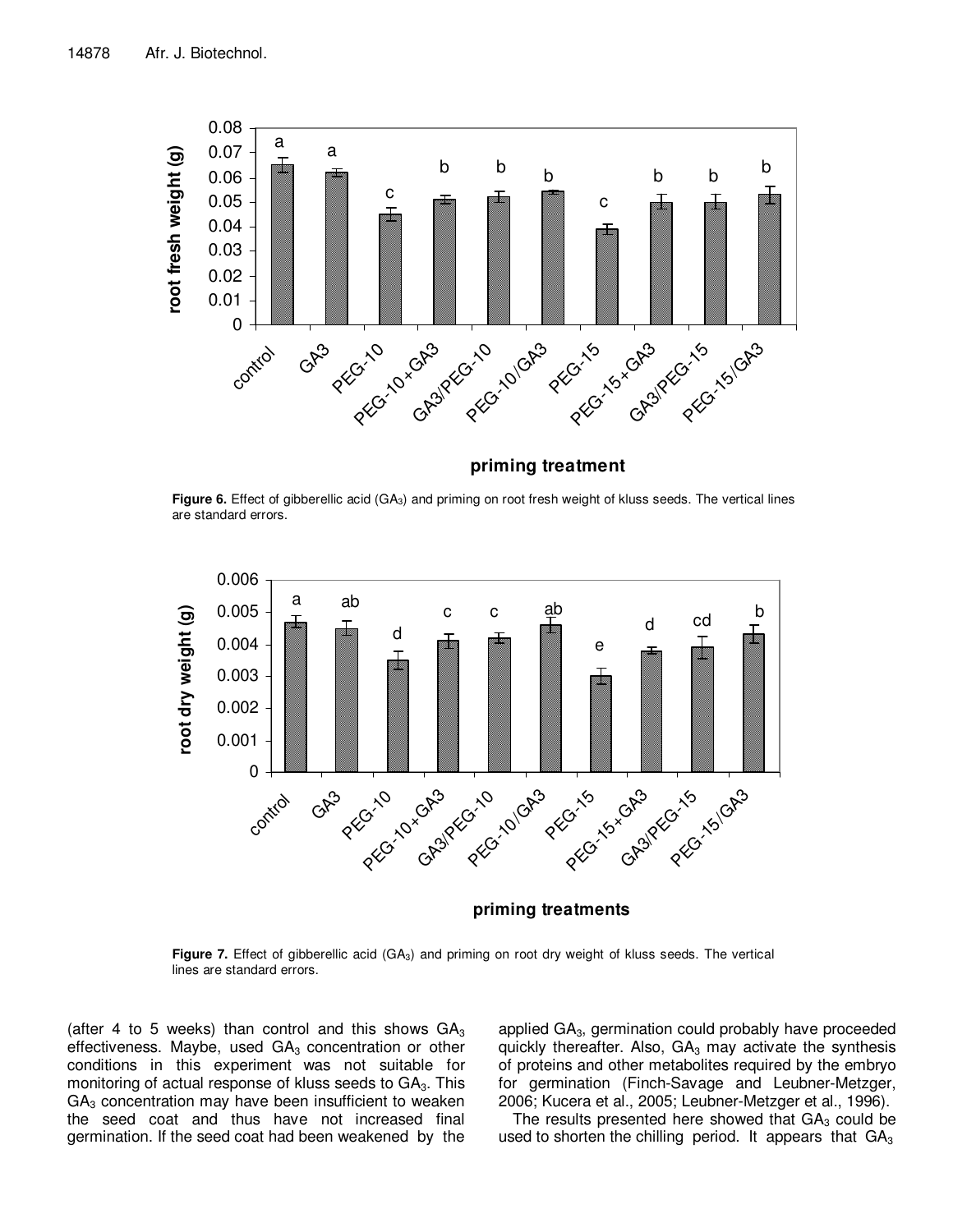reduced the chilling requirement to release dormancy, but it did not completely compensate for it.  $GA<sub>3</sub>$  might have enhanced growth promoter levels that helped overcome the effect of the inhibitors (such as ABA), leading to seed dormancy release. Thus, exogenous  $GA<sub>3</sub>$  may have triggered dormancy release in the fraction of seeds that had not been released from dormancy during chilling (Finch-Savage and Leubner-Metzger, 2006; Kucera et al., 2005; Leubner-Metzger et al., 1996).

 $GA<sub>3</sub>$  has been shown to play a key role in dormancy release in the seeds of other Apiaceae species, including Osmorhiza (Baskin and Baskin, 1991), Ferula ovina (Amooaghaie, 2007, 2009) and Apium graveolens (Thomas and Sambrooks, 1985).

PEG priming showed negative effect on seed germination. Similarly, the results of research on the seeds of several species have shown that PEG provided unfavorate results on seed vigor (Bennet and waters, 1987; Emmerich and Hardegrie, 1991). In contrast, PEG has been used successfully to prime the seeds of several agricultural and horticultural crop species (Amooaghaie et al., 2010; Coolbear et al., 1980; Finch-Savage et al., 1991).

Osmotic priming with PEG solution is known to improve the rate and uniformity of seed germination in several plants (Amooaghaie et al., 2010; Basra et al., 2005; Bose and Mishra, 1992; Farooq et al., 2006). Nevertheless, priming in a PEG solution could result in a detrimental effect on germination of sweet corn seeds, possibly due to the induced anoxia injury during priming (Bennet and Waters, 1987). The negative effect of osmoconditioning might also be due in part to unanticipated low water potential of PEG solution resulting from filter paper exclusion and water vapor loss (Emmerich and Hardegrie, 1991). Also, it might be that priming treatment was not in optimum condition. Perhaps, priming did not enhance germination in seeds that received 10 week chilling (Figure 1), because priming was less effective in enhancing seed germination in the seeds that received the longest chilling period. Similarly, Wu et al. (2001) reported that the priming of loblolly pine (Pinus taeda L.) seeds decreased as the length of chilling increased. The decrease in germination potential in the seeds over the 14 days of priming treatment was probably due to seed deterioration. Deterioration of seeds had received long period chilling as reported by De-Atrip and O'Reilly (2007) and Walters (1998), perhaps because nutrient reserves had been partially depleted during chilling. However, additional tests were not carried out to confirm this. It is unlikely that dormancy was re-introduced.

However, priming induced good effect on root and shoot growth, particularly in combination with GA. There was improvement in germination and seedling vigor by osmopriming and hardening in both coarse and fine rice as reported earlier by Farooq et al. (2006). Faster emergence rate after priming may be explained by an increased rate of cell division in the root tips as previously found for wheat (Bose and Mishra, 1992).

Increased α-amylase activity and sugar contents were also reported in the primed fine rice seeds (Basra et al., 2005). Priming of normal and naturally aged large rice seeds improved the germination and seedling vigor. Total sugar contents and α-amylase activity of normal seeds were higher than that of the aged seeds. The enhanced activity of α-amylase during the hydropriming may be attributed to hydration during treatment, resulting in increased starch hydrolysis, increased contents of total and reducing sugars and lower contents of non-reducing sugars. The benefit of increased starch hydrolysis following hydration treatments was not lost during the redrying process, as shown by the better rate and speed of germination (Amooaghaie et al., 2010; Lee and Kim, 2000). The combination of  $GA<sub>3</sub>$  and PEG treatments produced seedlings of significantly higher vegetative growth and vigor than those of  $GA<sub>3</sub>$  or PEG treatment alone. Similarly, several researchers reported invigorating effect of inclusion of hormones such as gibberellins and cytokinines in priming solution on the subsequent seedling growth (Korkmaz et al., 2004; Finch-Savage et al., 1991; Leubner-Metzger et al., 1996; Lorenz et al., 1988; Nayyar et al., 1995).

Priming stimulates GA metabolism leading to germination, thus inducing a similar response to that described for some  $GA_3$  treatments. Perhaps, in undesired condition, priming had a small effect on GA metabolism and exogenous application of  $GA_3$  after priming may help to compensate for negative effect of unsuitable priming in the seeds, leading to a faster rate of dormancy release and significantly increased seedling growth.

# **Conclusions**

1. Appling  $GA_3$  before chilling, reduced the chilling requirement for dormancy release in kluss seeds, but it did not increase final germination.

2. Priming for 14 days had a negative effect on germination of seeds and did not have good effect on seedling growth.

3. Application of  $GA_3$  after PEG priming increased seedling growth. Maybe,  $GA<sub>3</sub>$  compensated for negative effect of long time priming.

Therefore, additional tests with other  $GA<sub>3</sub>$  concentrations and other osmoticums or short priming duration should be done to find out the optimal response to  $GA_3$  and priming in kluss.

# **ACKNOWLEDGEMENT**

The authors would like to thank Research Center of Shahrekord University, in Iran for critical support of this research.